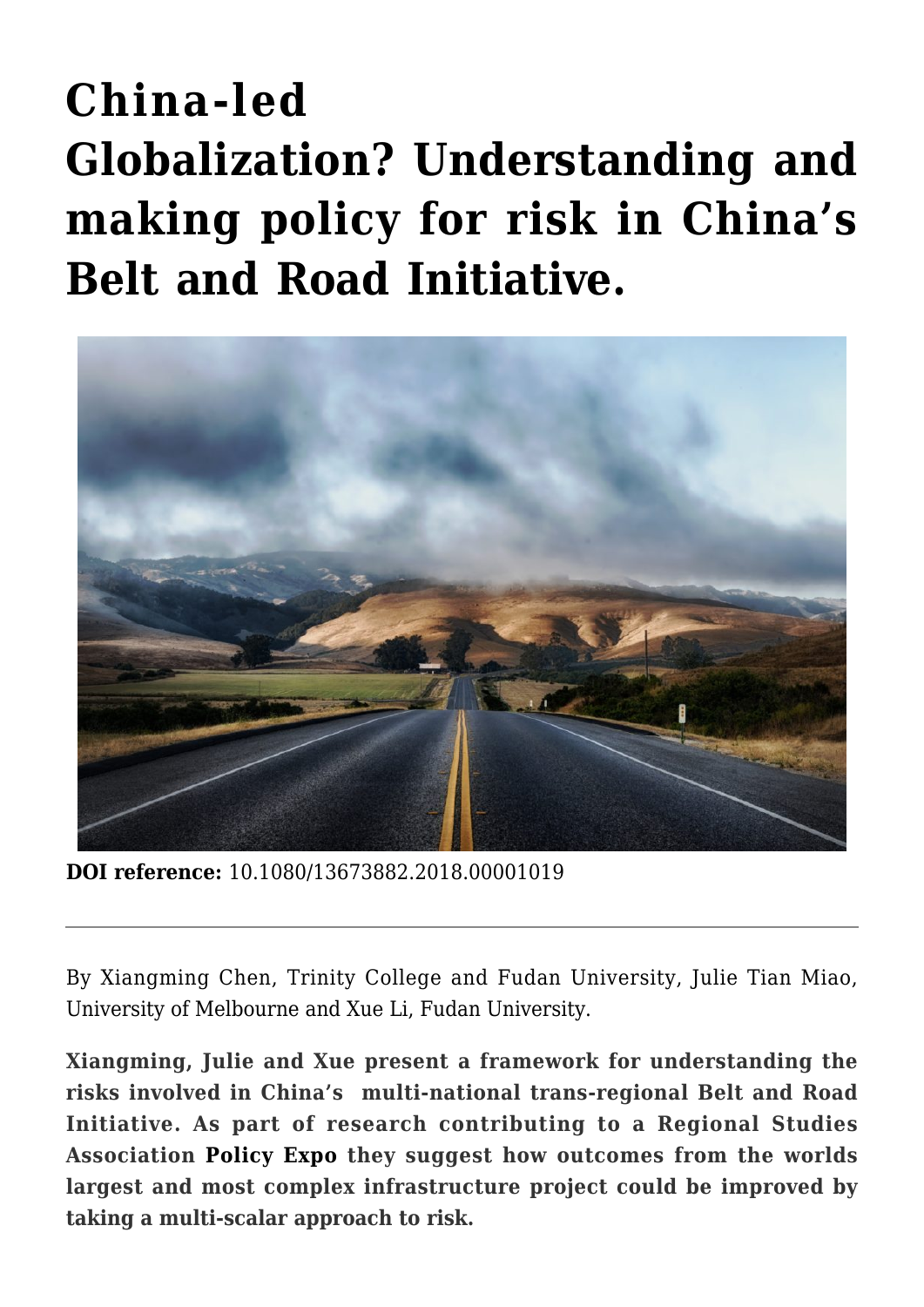# **:Introduction:**

China's [Belt and Road Initiative](http://english.gov.cn/beltAndRoad/) (BRI), a massive program of funding and construction that weaves trade and infrastructure connections across 70 countries, has the potential of reshaping globalization and ushering in a new era of South-South cooperation. However, whilst recognizing these opportunities this paper will focus on the risks relative to potential benefits of the scheme and will set out a project of research investigating risk at local, national and international scales, which forms part of a Regional Studies Association [Policy Expo](https://www.regionalstudies.org/funding/policy-expo-grant-scheme/). The aim of this research is to develop a meaningful index measuring risk for the 70-90 BRI countries and to evaluate the factors that affect this risk index. Using data on over 200 Chinese and non-Chinese cities along or near the Belt and Road, we will explore the factors that render some cities more prepared to take part in BRI. We also plan to use three case studies of BRI projects to illustrate how opportunities and risks interact to produce varied outcomes in terms of cross-border regional cooperation. The project will also seek to communicate the implications and lessons derived from this integrated analysis to the policy community that is developing across the different sectors and spaces of the Belt and Road Initiative.

# **Putting the Belt and Road Initiative in Context**

The fundamental policy challenge of China's Belt and Road Initiative revolves around the complexity of its grand vision and the massive scope of the many international and inter-regional partnerships it encompasses. It reflects President Xi Jinping's ambitious vision for China to help the world achieve "shared growth through collaboration in the common human community." However, official rhetoric aside, the BRI amounts to a China-led globalization and a new model and round of South-South cooperation (Liu and Dunford [2016](https://doi.org/10.1080/23792949.2016.1232598)). BRI covers around 70 countries, almost all of which belong to the Global South, including the so-called transition countries in East-Central Europe, although Deng et al (2018) include as many as 93 countries. Taken together, these countries account for about half of the world's population and 40% of its GDP. In its vast geographical coverage, the BRI encompasses six corridor-shaped, boundary-spanning regions and 274 cities with populations of one million or more, 105 of which are located inside China (Li and Tu 2018). This diversity of countries and cities presents a challenge to policymakers and other stakeholders, such as funders and construction firms in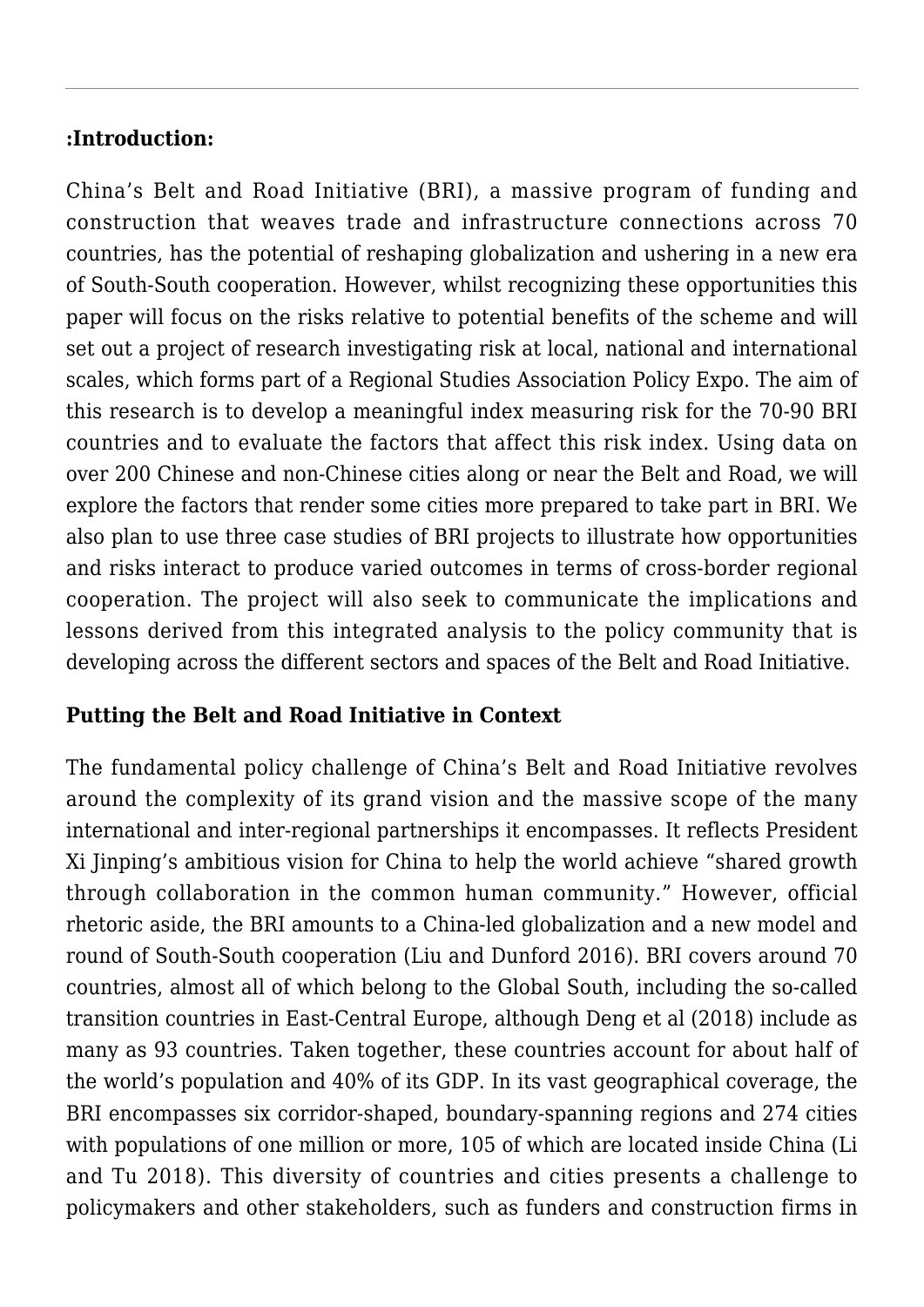understanding the complex economic, political and spatial distribution of risks and in realizing opportunities that can be mutually beneficial. The balance between the BRI's promise *vs.* its territory-specific risks and blind spots is the crux of the policy problem and the focus of this Policy Expo.

This policy challenge looms even larger given the massive price tag for BRI, which is estimated to increase from US\$1.4 trillion, to as high as US\$8 trillion through 2030. As the driver of BRI, China will provide the bulk of this financing through concessional loans and other forms of investment. Given China's intermediate position in global value chains, one aim of the BRI is to link up less developed countries and regions along the Belt and Road, which are primarily exporters of primary and intermediate goods and importers of higher value-added products. International development agencies such as the [United Nations](http://www.undp.org/content/undp/en/home.html) [Development Programme](http://www.undp.org/content/undp/en/home.html) and [African Development Bank](https://www.afdb.org/en/) therefore see the BRI as facilitating accelerated industrialization in countries that are willing to join and work with China.

Nevertheless, the BRI carries certain, often unrecognized, risks that raise the policy stakes. In response, government agencies, international organizations and think tanks working inside China and internationally have produced a number of reports focused partly on risks, such as debt service and sustainability. However, the lack of rigorous academic studies means we know little about the full extent of these risks and the factors that produce and sustain them across spatial scales and boundaries. The small body of published research including recent work by Chen has focused on the BRI in limited regional contexts (e.g. Callahan 2016; Chen 2017; Chen 2018a). While national policymakers in China and other BRI countries may face risks in debt service and political instability for large-scale and expensive infrastructure projects, the latter are generally sited within and stitched together across key cities and regions serving as hubs or cross-roads for the BRI. As capital investors or project hosts, these diverse subnational units also confront risks associated with the construction and sustainability of BRI projects given their varied locations, development trajectories, physical connectivity and governance capacity. The relative power and resources of national *vs*. subnational governments of BRI countries is therefore a potential key point of financial and operational risk. Defining and predicting these risks can lead to proactive and remedial policies that are capable of delivering shared development benefits.

#### **State, City, Project, Region, Rethinking the Belt and Road Initiative**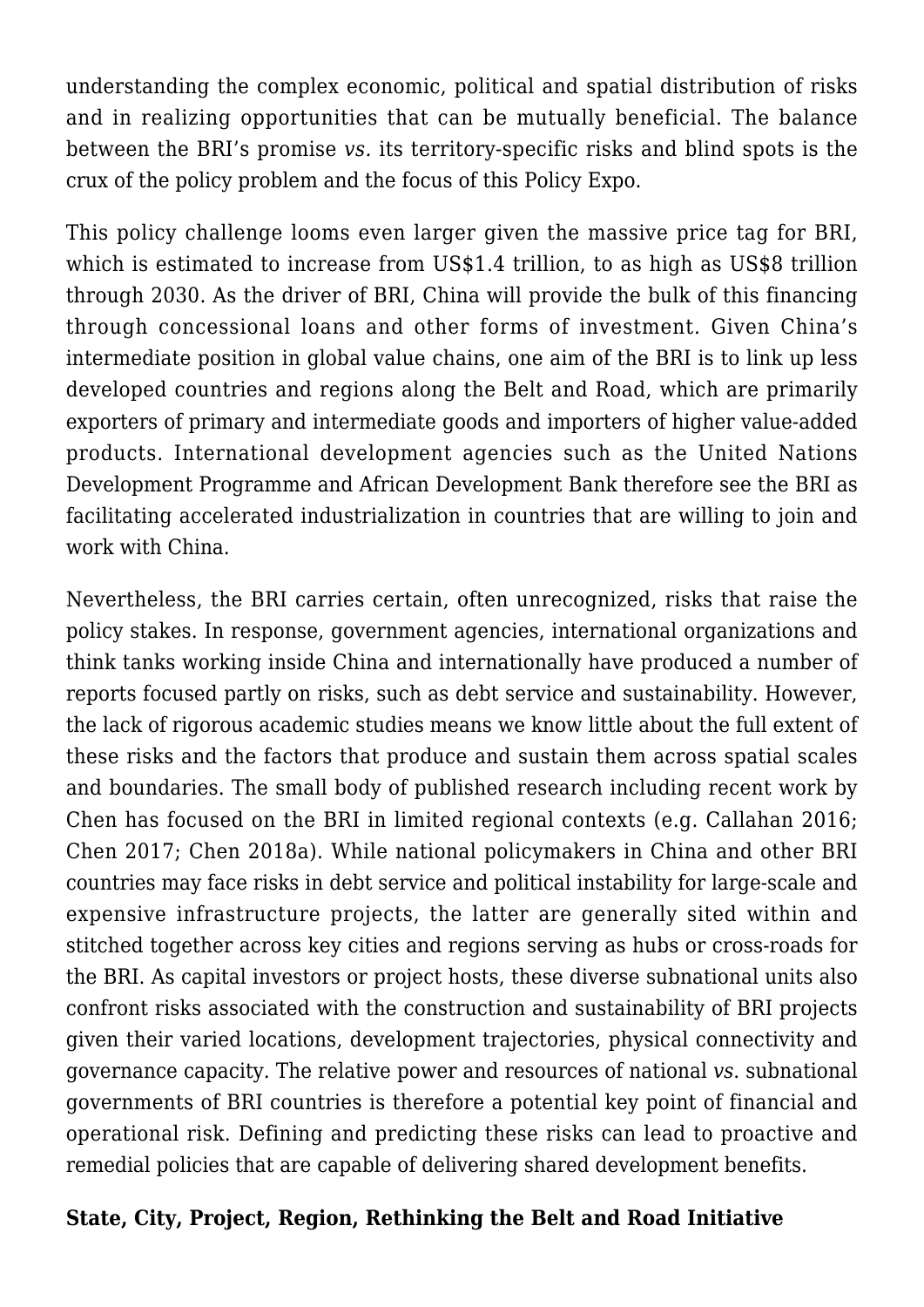Assessing BRI's risks should not be approached in a narrow and technical way, as it has been previously. Instead, research should be guided by a broader framework that takes into account the balance between the operational risks and development opportunities. In addition, this framework should address how the risk-opportunity balance is embedded into the multiple levels and units of observation and analysis involved in the BRI. Why? Because, the massive scope and myriad actors of the BRI could rescale its risks vs. opportunities into the clear and related domains of the state, the city, and the project that produce new regional trends and impacts (see Figure.1).

#### Figure 1. The BRI's Mew Regional Dimensions and Impacts: The Dynamic State-City-Project (SCP) Triangle



In Figure 1, we conceptualize BRI by distinguishing and reconnecting these three important spaces, (state, city and project), which should be investigated individually and in relation to each other. This framework moves beyond the prevailing focus on the nation-state in the discourse about BRI by scaling down to *the city (where)*, and *the project (what)*. These two spaces, relative to the state, are the *where* and *what* that localize and concretize BRI's risks and opportunities, even though the national state often shapes and redistributes them from above.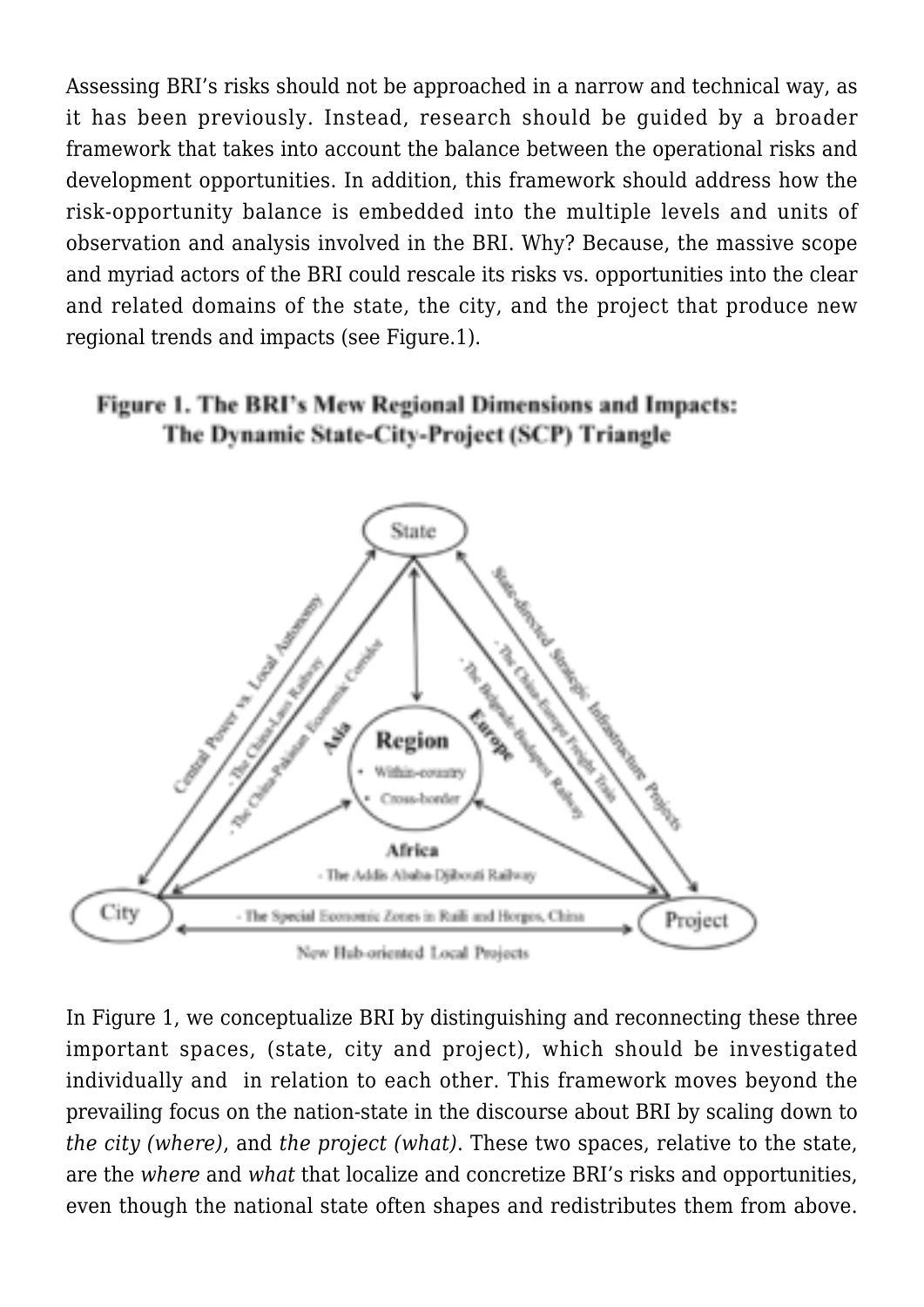By triangulating them, we identify and connect each of these dyads as both a discrete and relational focus of analysis.

In a discrete sense, the state is where we begin our inquiry into BRI's risks and opportunities. While the most common count of the countries covered by BRI is around 70, Deng et al (2018) posit a more inclusive number of 93 across Asia, Africa, and Europe. This relatively large number allows us to cover the maximum scope of BRI through a cross-national quantitative analysis of indicators that pertain to the balance of risk and opportunity associated with these countries as existing or potential participants in BRI. By including the city as a unit of analysis, we capture the important middle level of cities, and their regions, that can reveal where potential risk and opportunities can occur as BRI "touches down". If we follow the 93-country scope of BRI, there are 252 cities with one million or more people in these countries (Deng et al, 2018), representing a rather comprehensive geographical scope of city-level analysis. Given the limited data for many of these cities, we will pursue the city-level analysis using the fullest subset of these 252 cities for which we can find indicators for comparable, quantitative analysis. As the third leg of the triangle, the project is the most basic component of BRI and ultimately matters the most to its success. Numerous in number and spread unevenly across a large number of cities and countries, the projects of BRI carry the collective concentration and spread of risk and opportunities. In light of the very large number of projects and the lack of information, we aim to combine a limited statistical analysis of the available data on the largest possible number of BRI-related projects with a few in-depth case studies of strategically important projects, such as those identified in Figure.1.

In the dyadic terms of our triangular framework, we suggest that the relative power of the central state to local government is the key factor in balancing the risk and opportunity of BRI within and across countries. While the Chinese state drives much of the financing for BRI projects, the latter must be sited in and through both Chinese and non-Chinese cities that are often the intended local beneficiaries and are expected to generate more development opportunities. If these cities are relatively autonomous as in the case of capitals and/or economic centers, they tend to benefit more from potential opportunities from BRI projects while bearing little risk. Small and weak cities with less autonomy relative to the nation-state, in contrast, tend to be more vulnerable to the risk side of BRI projects, especially if and when they fail to materialize. The nation-state can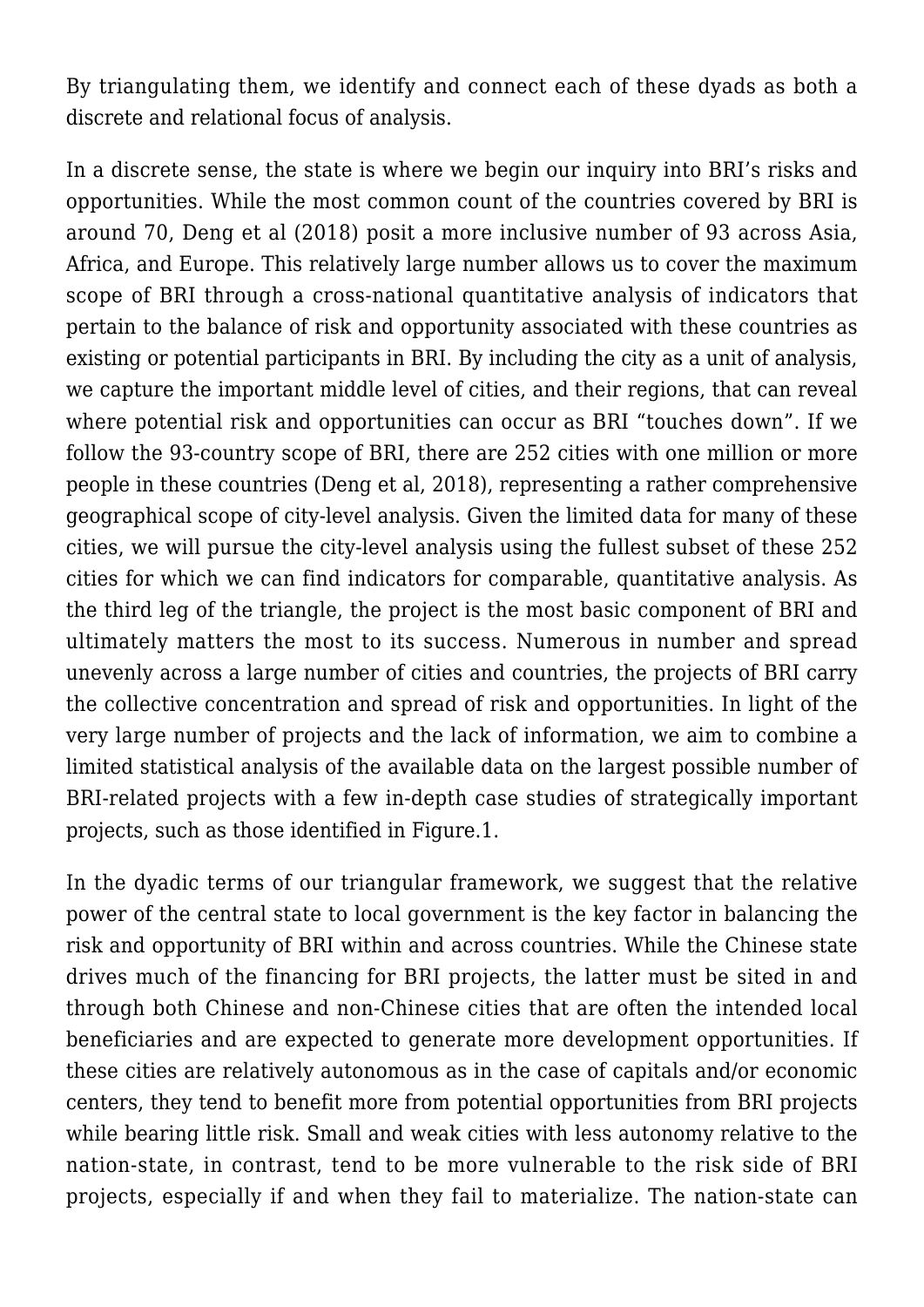certainly bypass the city to initiate strategic BRI projects that are capable of creating significant long-term cooperation. For example, the China-Europe Freight Trains provide many overland and cross-border transport links that enable a greater volume of and more efficient trade through Eurasia (Figure 1). While some of these train routes run through key logistic hubs, they are more important for inter-state cooperation through trade. Finally, the city reappears as the anchor for some crucial BRI infrastructure projects such as special economic zones that in turn can facilitate trade through assembly or full manufacturing. These city-project connections generate and sustain the rise and continued importance of new hub cities for BRI.

By employing this framework we aim to understand and produce new policy responses to the opportunities and risks posed by the BRI. In particular, we believe this approach is well placed to address the following four questions, which are of great importance to the success of the BRI:

- 1. What are the perceivable challenges to BRI from many participating players across the global, national, regional and local levels and boundaries?
- 2. How can we define and differentiate BRI's opportunities vs. risks?
- 3. How do we measure and predict the risks embedded in and externally associated with BRI?
- 4. How can a systematic risk assessment lead to effective bilateral and multilateral policies for achieving the BRI's desired outcome of inclusive and sustainable development?

# **Methodology**

To facilitate policymaking in a wide range of contexts, we have developed a framework to guide this integrated study to identify the main risks for BRI and reveal their causal or contributing factors. We plan to do so by: 1) constructing a composite Risk Index, or a series of similar individual indices for BRI countries, cities, and projects; 2) modelling the factors assumed to affect these risks relative to opportunities; and 3) examining the relationship between risks and opportunities involved in selected major infrastructure projects along three BRI corridors as case studies.

Unlike the small, existing number of reports on BRI (eg. [The Economist](https://www.eiu.com/home.aspx)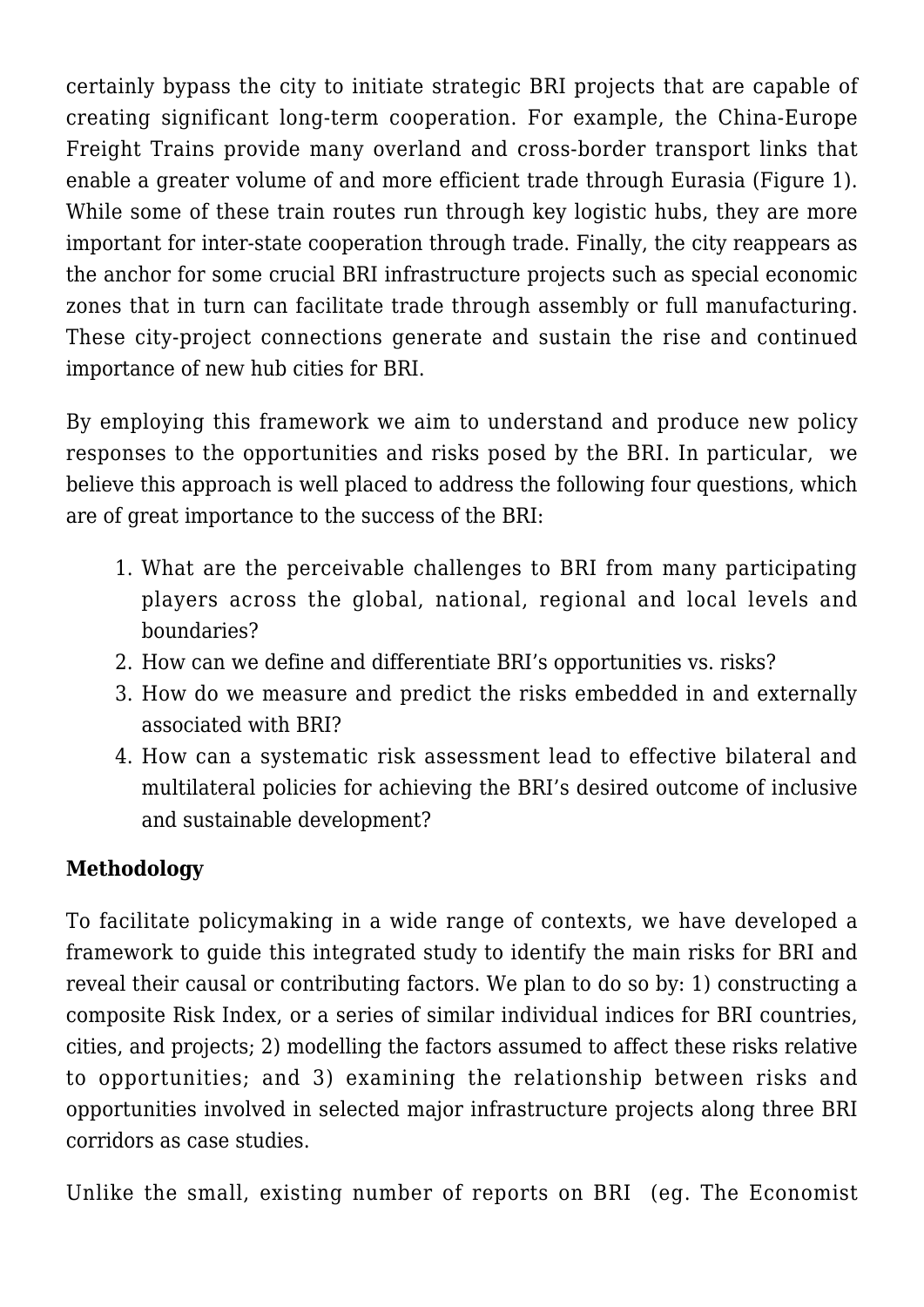[Intelligence Unit](https://www.eiu.com/home.aspx), [Center for Strategic and International Studies](https://www.csis.org/), [Center for](https://www.cgdev.org/) [Global Development](https://www.cgdev.org/), [Cushman & Wakefield,](http://www.cushmanwakefield.com/en) among others), which focus exclusively on the national and inter-state scales, this approach will generate policy proposals based on a two-tiered study at the national and subnational levels. Further, our study also aims to not only clarify the nature and sources of risks for the BRI countries, but also to reveal the broader geographical spread of risks embedded in cities and regions spanning national boundaries. To do this we will conduct a cross-national analysis of risk factors for 70-90 BRI countries, which will be accompanied by a quantitative analysis of two sets, non-Chinese and Chinese cities, in an attempt to compare how BRI-related risks differ between Chinese cities and non-Chinese cities. Both analyses will keep the intended and potential opportunities for BRI's development benefits as the reference target. The total numbers of cities in either set will be determined by the availability and consistency of data. This approach will allow us to break down the riskopportunity nexus for BRI countries to the local level, and construct a reference framework for follow-on subnational policy scrutiny. The third prong of our analysis will focus on selected infrastructure projects for three BRI corridors that span national and regional boundaries. Here our focus will be contextualising our quantitative analyses in representative nation-city-project triangles. By combining the three analytical approaches suggested by our conceptual framework, we aim to lay the groundwork for advancing complementary policies that can mitigate or even forestall different risks and improve the chances for success in BRI projects.

National-level indicators will be mainly compiled from the World Bank, International Monetary Fund, United Nations databases, as well as [Eurostat](https://ec.europa.eu/eurostat) and [European Data Portal](https://www.europeandataportal.eu/en/homepage). We will explore the possibility of adapting Moody's sovereign credit risk ratings *vs.* constructing a new index and/or indexes that can measure multiple dimensions of the BRI's risks. This index can be modelled as a dependent variable in response to national economic, political and social indicators. While our pre-project data mining reveals that available data for the main cities in BRI countries minus China may be uneven, we will gather as many annual indicators as possible from international and country-specific statistical sources. Regarding quantitative data on the Chinese cities located along or near the China portions of BRI, we plan to compile available indicators from municipal yearbooks. This will allow us to build an index that reflects the extent to which the approximately 100 Chinese cities, with one-million-plus populations, can participate in BRI relatively risk-free. For data on particular BRI projects, we will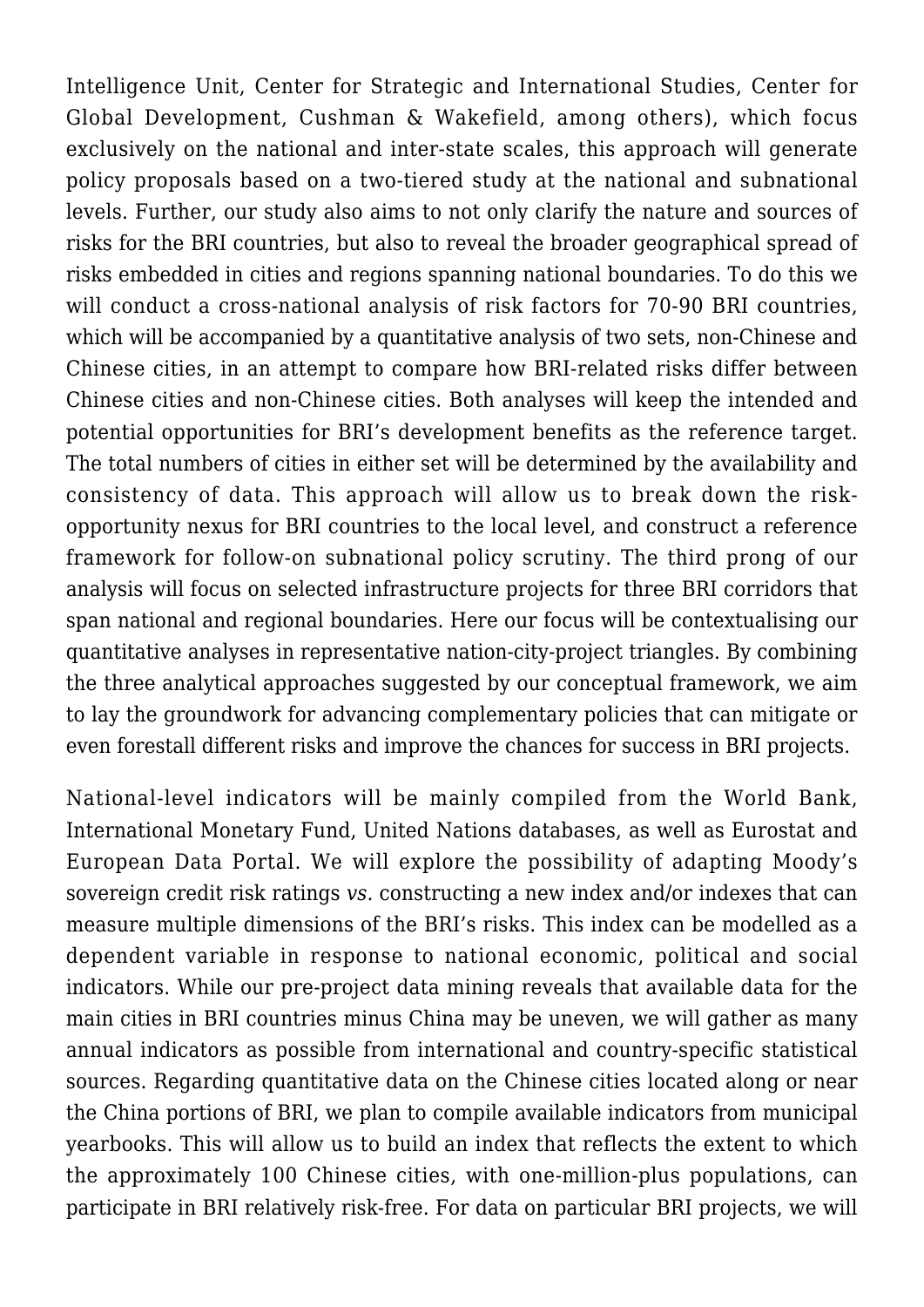rely on China Global Investment Tracker, which is compiled by the [American](http://www.aei.org/) [Enterprise Institute](http://www.aei.org/) and [The Heritage Foundation.](https://www.heritage.org/) We aim to include approximately 100 non-Chinese cities for a parallel statistical analysis derived from Deng et al (2018). Regarding independent variables with presumed effects on this index, we will include economic indicators such as GDP, GDP per capita, growth rate, industrial structure, foreign trade, capital flows and distance to the closest major city, relevant social indicators include membership of international organizations, population size, level of urbanization, social welfare spending, unemployment rate and so forth. Our case studies will target the China-Southeast Asia borderland, the New Eurasian Land Bridge and the China-Central Asia-West Asia Corridor, based on their geo-economic significance and extended regional implications.

# **Early Findings, Policy Directions**

To illustrate the utility of our approach, we highlight early evidence from two of our case studies. The [China-Laos Railway](http://www.xinhuanet.com/english/2018-06/22/c_137274199.htm) and the [China-Pakistan Economic](http://cpec.gov.pk/) [Corridor](http://cpec.gov.pk/) (CPEC), two of the most important BRI projects (see Figure.1). The China-Laos Railway costs more than half of Laos' GDP and depends on China for the bulk of its financing. It therefore subjects Laos to a potential and likely longterm risk of a heavy debt burden. This risk is heightened if the projected economic benefits from millions of Chinese passengers including tourists to Southeast Asia through Laos fail to materialize (Chen, 2018a, 2018b). A similar debt risk looms for Pakistan from the CPEC that will cost over \$60 billion, the bulk of which comes from the Chinese government financing (Chen, Shahzad and Tariq, 2018). Compounding economic risks include the feasibility, uncertainty and coordinated development of multiple large-scale projects in energy, transportation, and manufacturing through special economic zones in Pakistan. This appears to have already occurred, as some contracted companies building parts of the CPEC projects have been reported to be falling behind on paying wages. Planned to run through Baluchistan Province, the CPEC is also exposed to political and security risks from the ongoing conflicts associated with a local independence movement. Returning to the national level, Laos and Pakistan are two of the eight most risky countries involved in the BRI. This preliminary evidence lends initial confirmation for studying BRI through the proposed triangular framework.

By constructing a meaningful Risk Index and uncovering the main sources of risk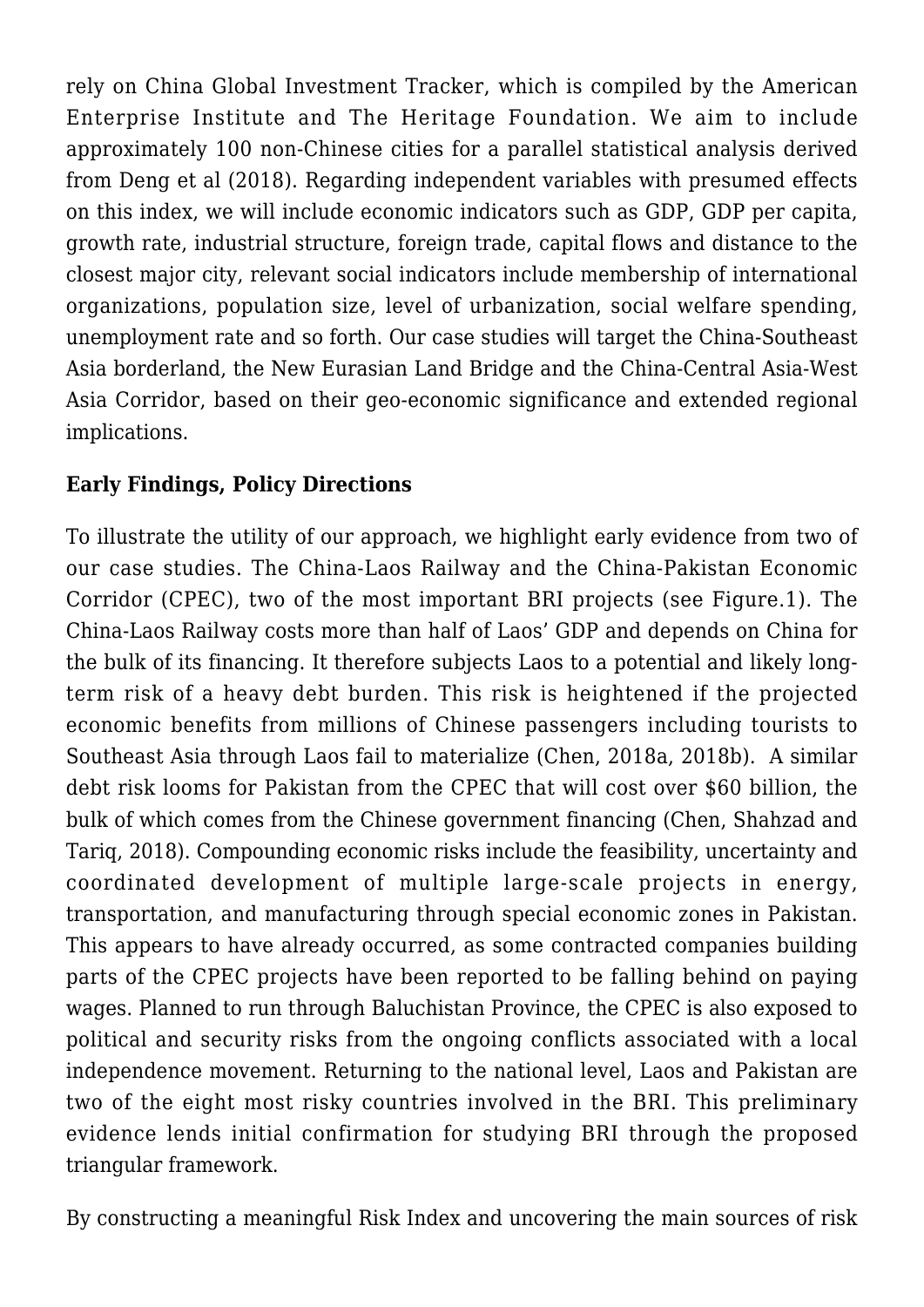involved in the BRI, we will develop practical insights that benefit three different groups of policymakers and stakeholders. First, we aim to inform both the countries already committed to BRI and those who are ambivalent about it or opposed to it, such as the US, Japan and India. We believe the shortage of a systematic study of the risks vs. opportunities has created and sustained a lack of confidence and a level of suspicion. An aim of this Policy Expo will therefore be to bring the much-needed evidence to BRI countries to act more confidently, while providing evidence that will also allow countries that are either suspicious of, or against BRI to adjust their policies accordingly.

Second, for Chinese national and local policymakers, such as the The Export-Import Bank of China, our research will create a body of evidence that shows while China is well intentioned to implement BRI as a global public good, it can do so better by understanding and managing the varied risks that may threaten and even derail some beneficial projects. If the small number of BRI countries, especially Pakistan and Laos carry high risks in terms of the debt/GDP ratio (according to a recent Center for Global Development report), it should alert Chinese policymakers to rebalance the priorities of bilateral political relations *vs*. practical economic concerns. In light of our evidence on the risk for any Chinese cities to participate in BRI, municipal and business leaders can be more judicious in decision-making based on a systematic assessment of their desires to follow the national policy of BRI in light of local capacities.

Third, while international development agencies such as the [United Nations](http://www.un.org/en/), the World Bank and the regional Development Banks of Asia and Africa are interested in collaborating with the BRI to promote shared development goals, they can also use the evidence provided by this policy expo to better align and cooperate with China and BRI countries in jointly financing projects with the least risk and the greatest potential for shared benefits. The beneficiaries of this research may also include the Asian Infrastructure Investment Bank and China's Silk Road Fund, as they can undertake and contribute to more targeted and effective financing with better knowledge of the relative risk and opportunities facing diverse national, regional and local actors in BRI.

Given the variety of the groups targeted by our Policy Expo, we will adopt an integrated and engaged strategy to leverage policy impact. Specifically, we will rely on the *MAPS* approach (Mainstreaming, Acceleration and Policy Support), which was adopted by the United Nations in implementing its [2030 Agenda for](https://sustainabledevelopment.un.org/post2015/transformingourworld)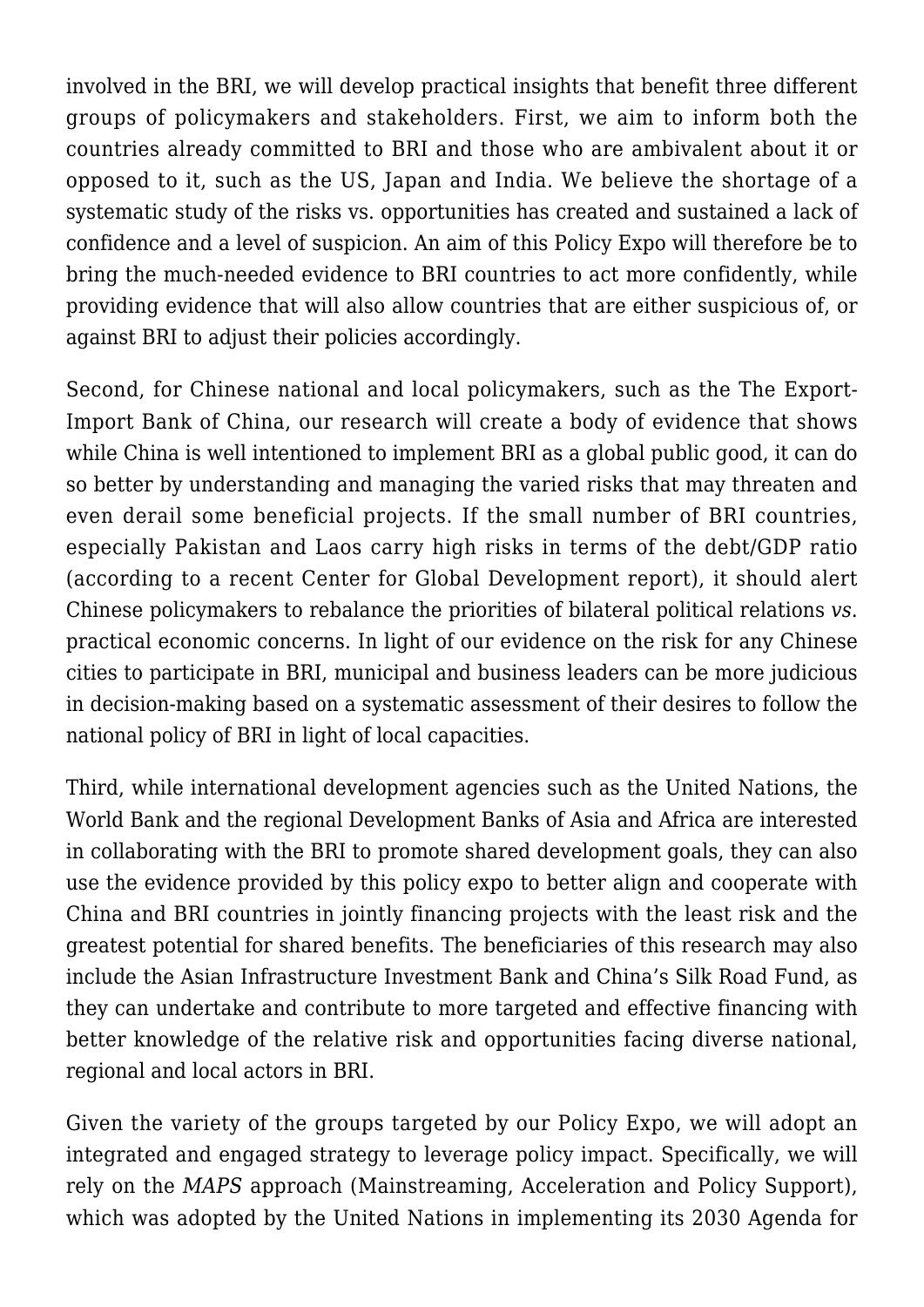[Sustainable Development](https://sustainabledevelopment.un.org/post2015/transformingourworld). To achieve *Mainstreaming*, our Policy Expo will explore possibilities of tapping into the broadcasting channels of two influential platforms. The first is the UN Development Group with which we intend to share our findings through its 2030 Agenda blogs; and the other is China's One Belt One Road 100 Forum, the official talent pool for debating and advising on BRI. Since *Acceleration* targets priority areas, trade-offs, bottlenecks and partnerships, we will offer policy-relevant evidence at the regional and city level that goes beyond the conventional focus and practice at the national and international level. This policy outreach could be achieved through adopting different publishing channels including multimedia such as 1-2 e-newsletters and blogs published by our host institutions . The academic community studying the BRI will also be informed through traditional journal publications, one of which we will seek to publish open access in [Regional Studies, Regional Science](https://www.tandfonline.com/loi/rsrs20). A policy-oriented book in the RSA Impact and Policy Series will also be produced aiming to synthesise the results of this study. In delivering *Policy Support*, which employs research skills and expertise, we will use this Policy Expo and its results as a longer-term databank and set of resources that can be updated by our continued research to inform policymakers and stakeholders about BRI. The fact that we as researchers on this project based in, Europe, the US and China, can collaborate on this project gives our research another distinct advantage in leveraging interest from a variety of international stakeholders. Having already established several connections and potential partnerships with BRI research outfits in China including the new BRI Research Institute at Fudan University, Hong Kong University and beyond, we are very well positioned to secure extended research and policy impacts. Larger scale research collaborations with stakeholders will also be sought for throughout the course of the project and after to develop this body of knowledge on the BRI.

# **Conclusion**

China's ambitious Belt & Road initiative, combining the overland '[Silk Road](https://www.fes-asia.org/news/the-silk-road-economic-belt/) [Economic Belt](https://www.fes-asia.org/news/the-silk-road-economic-belt/)' and the '21st-Century Maritime Silk Road', emphasises the coordination of development policies, financial cooporation, strengthening investment and trade relations, forging infrastructure networks and deepening social and culture exchanges. Its sheer scale in geographical coverage and complexity in formats and partners involved call for detailed risk-benefit analysis that to date has been missing from both academic and political spheres. To many observers, this initiative represents China's effort to challenge and reconfigure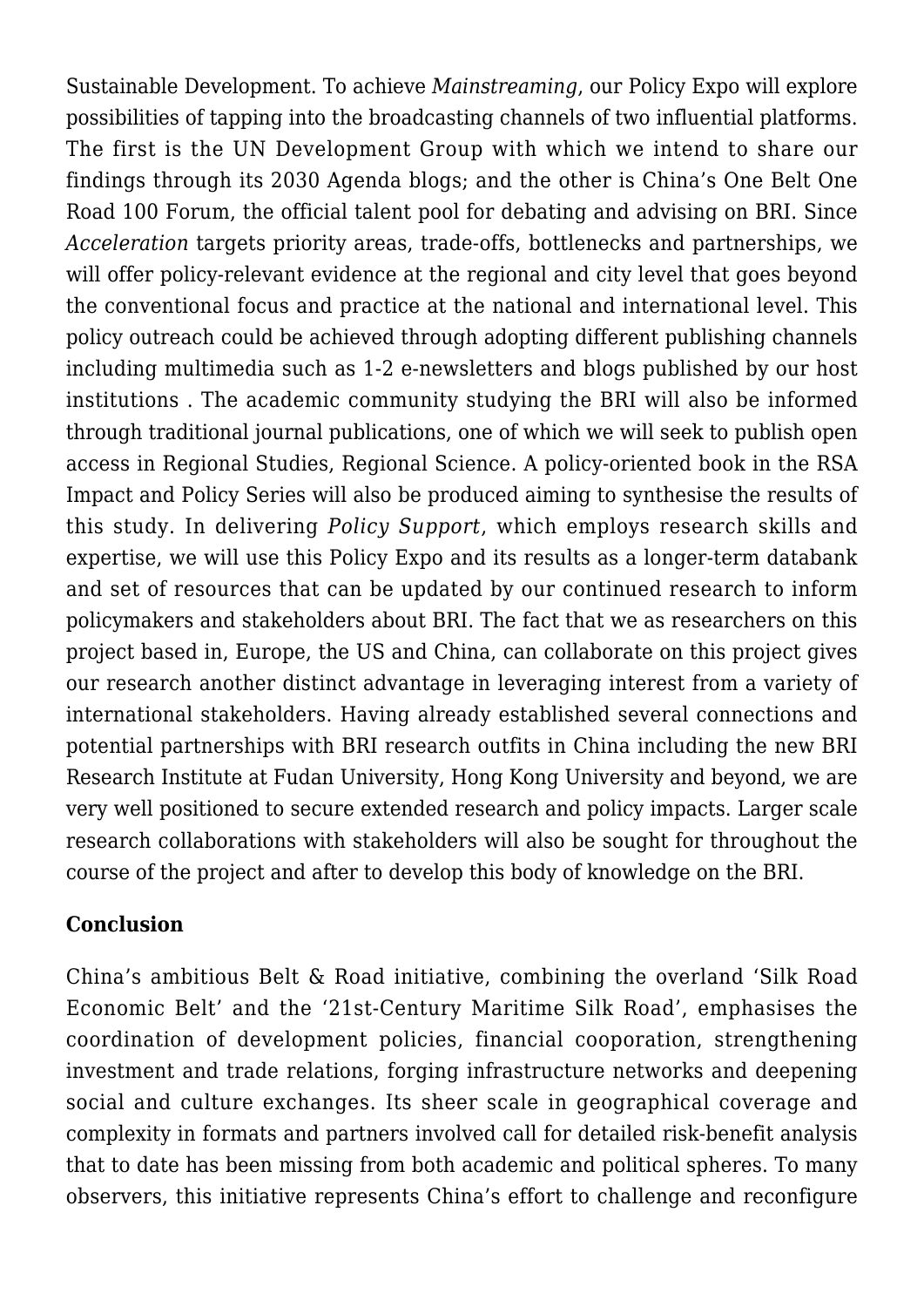the existing global political and economic status quo, a challenge which could bring new growth opportunities to other developing countries and cities involved in the numerous projects. On the other hand, we see the potential financial and even political risks to the cities and nations engaged, which could potentially be damaging to the project if left undiscussed. A clearer picture on the level, composition and nature of BRI risks to participating countries and cities is therefore a necessity if the BRI is going to achieve its ambitious goals.

In this article, we have outlined the rationale, framework, data sources and the dissemination strategies that our research relies on. We look forward to presenting in more detail the data analyses and case studies that we will undertake as part of this project and we welcome readers of [Regions E-Zine](https://regions.regionalstudies.org/) to contact us and be part of an emerging group of scholars working on the Belt and Road Initiative.

# **References**

Chen, Xiangming. 2018a. "[Globalization Redux: Can China's Inside-Out Strategy](https://doi.org/10.1093/cjres/rsy003) [Catalyse Economic Development Across Its Asian Borderlands and Beyond](https://doi.org/10.1093/cjres/rsy003)." *Cambridge Journal of Regions, Economy and Society* 11 (1): 35-58;3.

Chen, Xiangming. 2018b. "[Rethinking Cross-Border Regional Cooperation: A](https://www.taylorfrancis.com/books/e/9781351764551/chapters/10.4324%252F9781315195605-6) [Comparison of the China-Myanmar and China-Laos Borderlands](https://www.taylorfrancis.com/books/e/9781351764551/chapters/10.4324%252F9781315195605-6)." Pp. 81-105 in *Region-Making and Cross-Border Cooperation: New Evidence from Four Continents*, edited by Elisabetta Nadalutti and Otto Kallscheuer. London: Routledge.

Chen, Xiangming, S. K. Joseph, and Hamna Tariq. 2018. "[Betting Big on CPEC.](http://www.europeanfinancialreview.com/?p=21658)" *The European Financial Review* (February/March): 61-70.

Deng, Zhituan, Yubo Liu, Qiyu Tu, and Chuankai Yang. 2018. "The Silk Road's Nodal Cities: Recognizing and Leveraging the Pivots of 'BRI's Construction." Pp. 1-50 in *The Blue Book of World Cities*, No. 7. Shanghai: Social Science Academic Press. (in Chinese.)

Li, Jian and Tu, Qiyu. 2018. "The Silk Road Cities Corridor." *International Urban Observation*. March 2; online.

Liu, Weidong and Dunford, Michael. 2016. "[Inclusive Globalization: Unpacking](https://doi.org/10.1080/23792949.2016.1232598)